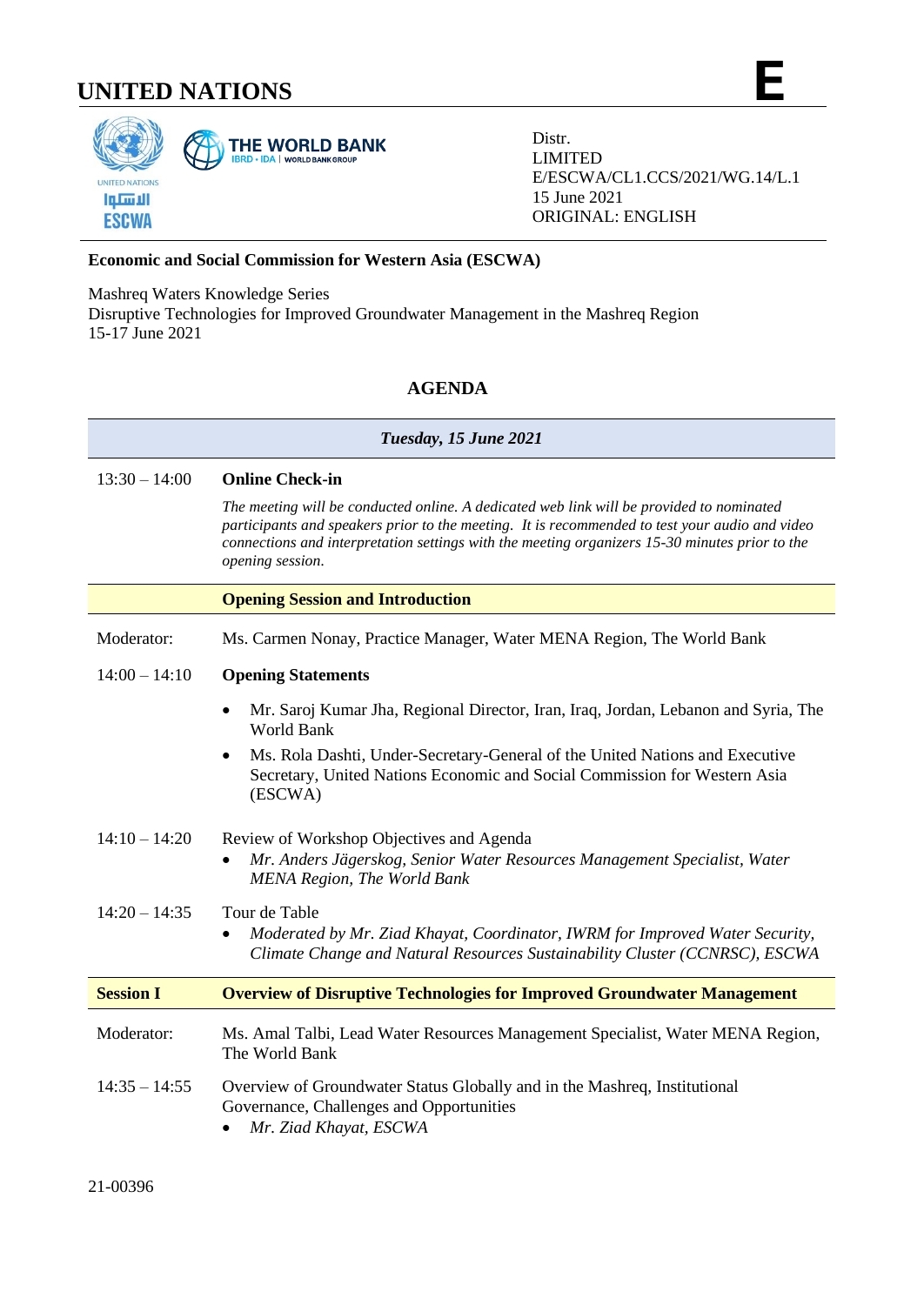| $14:55 - 15:15$    | Overview of the Mashreq Groundwater Disruptive Technologies E-book<br>Mr. Nagaraja Rao Harshadeep, Global Lead (Disruptive Technology),<br>$\bullet$<br>Environment, Natural Resources and Blue Economy Global Practice, The World<br>Bank |
|--------------------|--------------------------------------------------------------------------------------------------------------------------------------------------------------------------------------------------------------------------------------------|
| $15:15 - 15:40$    | Discussion                                                                                                                                                                                                                                 |
| $15:40 - 15:50$    | <b>Break</b>                                                                                                                                                                                                                               |
| <b>Session II</b>  | <b>Measuring the Unseen, from Field to Space</b>                                                                                                                                                                                           |
| Moderator:         | Ms. Esha Zaveri, Water Economist, Global Solutions Water Unit, The World Bank                                                                                                                                                              |
| $15:50 - 16:05$    | In-Situ Monitoring: State of the Art<br>Mr. Mark Heggli, Hydromet Expert, Innovative Hydrology                                                                                                                                             |
| $16:05 - 16:20$    | Groundwater from Space<br>Mr. Venkataraman Lakshmi, Professor, Engineering Systems and Environment,<br>University of Virginia                                                                                                              |
| $16:20 - 16:35$    | Discussion                                                                                                                                                                                                                                 |
| $16:35 - 16:50$    | Leveraging Earth Observations and Machine Learning for Sustainable Groundwater<br>Management<br>Mr. Norm Jones, Professor and Chair, Civil and Environmental Engineering,<br><b>Brigham Young University</b>                               |
| $16:50 - 17:05$    | Groundwater in Water Accounting: Evapotranspiration from Space<br>Mr. Wim Bastiaanssen, Professor, Civil Engineering and Geosciences, Delft<br>University of Technology                                                                    |
| $17:05 - 17:30$    | Discussion and Wrap Up of Day 1<br>Reflections from country representatives                                                                                                                                                                |
|                    | <b>Wednesday, 16 June 2021</b>                                                                                                                                                                                                             |
| <b>Session III</b> | <b>Country Presentations</b>                                                                                                                                                                                                               |
| Moderator          | Mr. Ziad Khayat, ESCWA                                                                                                                                                                                                                     |
| $14:00 - 15:30$    | Examples from the Region, Challenges and Opportunities in the Use of Disruptive<br>Technologies                                                                                                                                            |
|                    | Representative from Iran<br>Representative from Iraq<br>Representative from Jordan                                                                                                                                                         |
|                    | Discussion                                                                                                                                                                                                                                 |
|                    | Representative from Lebanon<br>Representative from Syrian Arab Republic<br>Representative from Turkey<br>٠                                                                                                                                 |
|                    | Discussion                                                                                                                                                                                                                                 |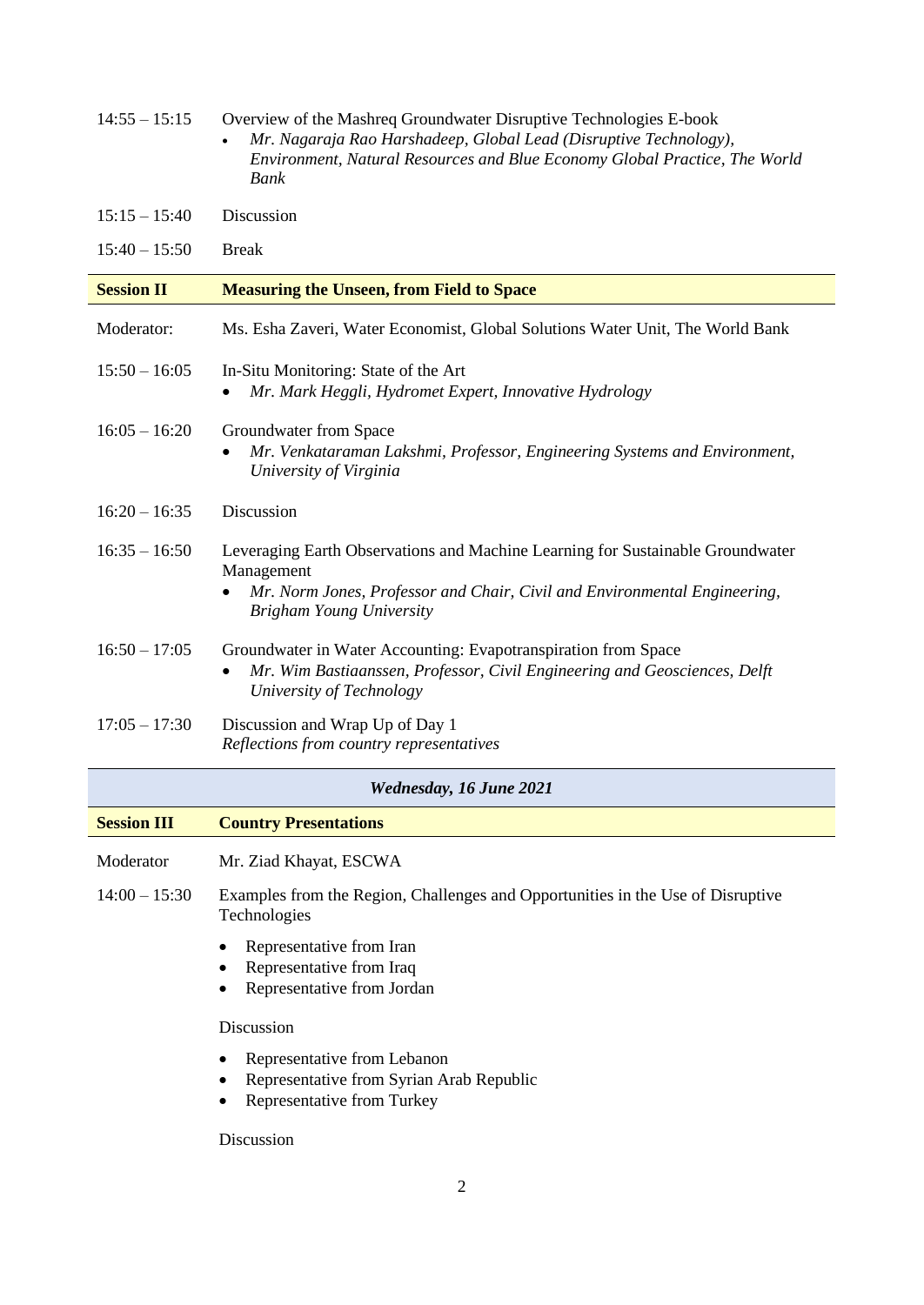| 15:30-15:40       | <b>Break</b>                                                                                                                                                                                                                  |
|-------------------|-------------------------------------------------------------------------------------------------------------------------------------------------------------------------------------------------------------------------------|
| <b>Session IV</b> | <b>Data Management, Analysis and Visualization</b>                                                                                                                                                                            |
| Moderator:        | Mr. Nagaraja Rao Harshadeep, The World Bank                                                                                                                                                                                   |
| $15:40 - 16:00$   | Interactive Session on Illustrative Tools and Knowledge Base from e-book<br>World Bank Disruptive KIDS (Knowledge, Information and Data Services)<br>٠<br>Helpdesk                                                            |
| $16:00 - 16:15$   | Discussion                                                                                                                                                                                                                    |
| $16:15 - 16:30$   | Open Source Online Hydrologic Analysis Leveraging Disruptive Technology<br>Mr. Jim Nelson, Professor, Civil and Environmental Engineering, Brigham Young<br>University and Mr. Michael Souffront, Software Engineer, AquaVeo. |
| $16:30 - 16:45$   | Technology and Groundwater: Reinforce the Basics<br>Ms. Lucy Lytton, Senior Water Resources Management Specialist, World Bank and<br>Mr. Francois Bertone, Senior Water Resources Management Specialist, World Bank           |
| $16:45 - 17:00$   | Discussion                                                                                                                                                                                                                    |
| $17:00 - 17:15$   | Coupled Human-natural System Analysis of Freshwater Security Under Climate and<br>Population Change in Jordan<br>Mr. Steven Gorelick, Professor, Department of Earth System Science, Stanford<br>University, California, USA  |
| $17:15 - 17:30$   | Groundwater Modelling and Climate Change in Beni-Amir Aquifer, Tadla Complex,<br>Morocco<br>Mr. Abdelkader Larabi, Director of Regional Water Centre of Maghreb, Mohammed<br>٠<br>V University in Rabat, Rabat, Morocco       |
| $17:30 - 17:45$   | Discussion and Wrap Up of Day 2                                                                                                                                                                                               |
|                   | Thursday, 17 June 2021                                                                                                                                                                                                        |
| <b>Session V</b>  | <b>Innovative Approaches to Groundwater Management</b>                                                                                                                                                                        |
| Moderator:        | Ms. Roula Majdalani, Cluster Leader, CCNRS; Director, Arab Centre for Climate<br>Change Policies, ESCWA                                                                                                                       |
| $14:00 - 14:15$   | Keynote: Climate Action and a Green, Resilient and Inclusive Recovery<br>Cross-sectoral Opportunities for Groundwater Management<br>Ms. Ayat Soliman, MENA Regional Director for Sustainable Development, The<br>World Bank   |
| $14:15 - 14:25$   | Discussion                                                                                                                                                                                                                    |
| $14:25 - 14:40$   | Innovative Groundwater Storage and Managed Aquifer Recharge<br>Mr. Albert Tuinhof, Groundwater Expert                                                                                                                         |
| $14:40 - 14:55$   | Innovative Electricity-Groundwater Management in India – The case of Paani Bachao<br>Paise Kamao (PBPK)<br>Mr. Mohinder Gulati, Energy Expert, The World Bank (Retd.)                                                         |